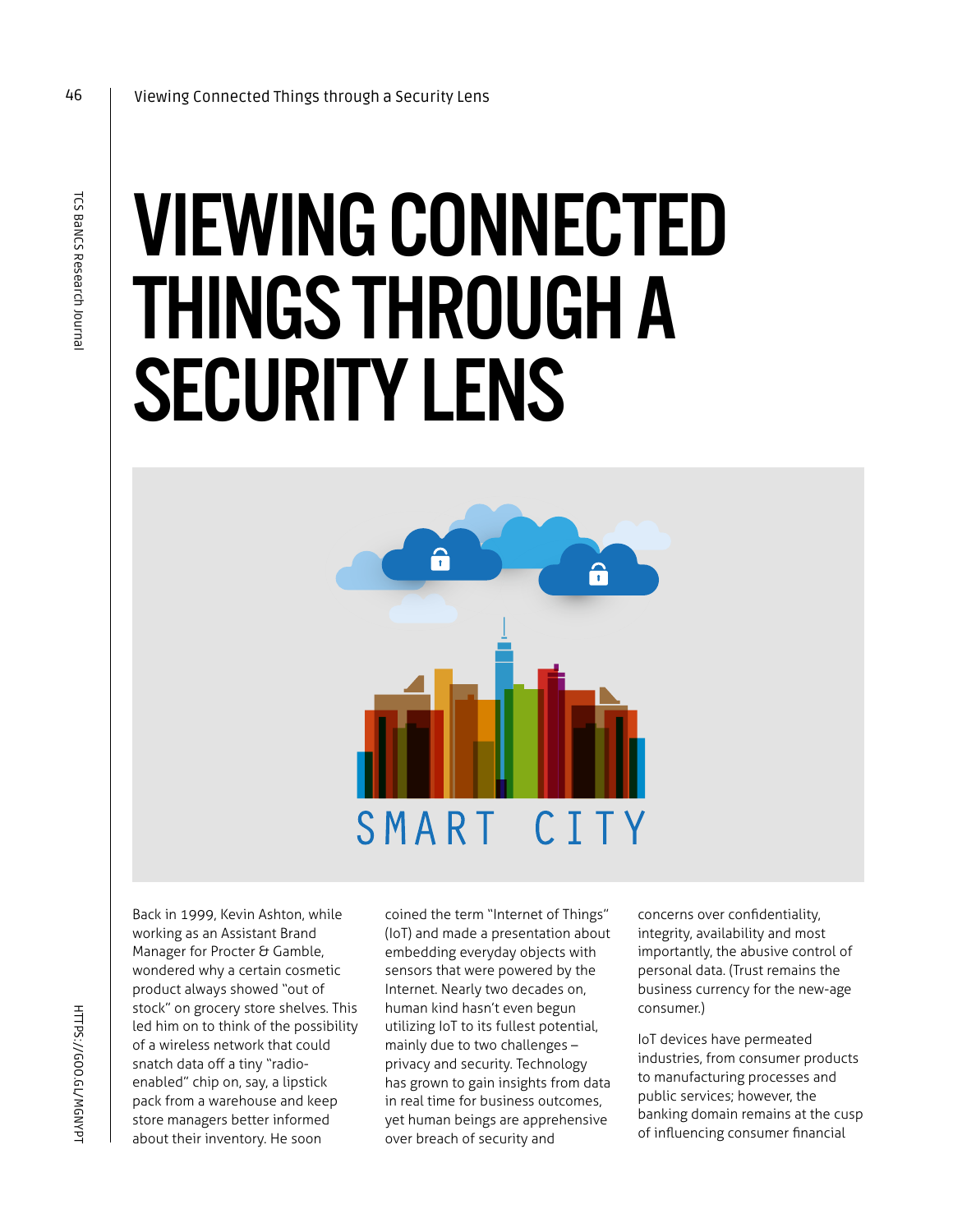behavior today. Who would have imagined the surge of the Quantified Self Movement fuelled by the IoT and wearables industry, collecting raw data continually on various vital parameters and churning them into meaningful insights related to consumer health and fitness, insurance claims processing or flexible interest rates? Many more autonomous banking related IoT use cases have been identified since, such as a cars making payments on user authorization or underwriting decisions influenced by IoT monitoring.

Cross-disciplinary functions seamlessly blend in an IoTconnected ecosystem. It is no paradox to state that the next big thing will actually be multiple, small heterogeneous "powered-things" without a visible user interface, that can handshake data and create a sensor-driven marketplace to drive decisions. Several vendors will offer devices at lower prices, driving the market; however, security and privacy discipline by IoT manufacturers and integrators will have to instil confidence and promote adoption of these ubiquitous devices in mass-market and niche segments. Understanding the threats involved should begin with a breadth- and depth-first approach that can create a security lock as demonstrated in Figure 1.

#### **Banking IoT Use Cases**

#### *Corporate Lending – Loan Risk Avoidance*

In the corporate lending business, there are multiple functions that qualify for automation such as loan underwriting, reviews and audits, risk analysis and foreclosure avoidance, which are all cost centers for banks. Tech-savvy banks



are looking for ways to avoid loan default scenarios (wherein unpaid loan amounts are written off in balance sheets). This is an ideal scenario for IoT that can result in a bank receiving an alert in advance about its Non-Performing Assets. Imagine an industrial scenario where motion, position and GPS sensors are embedded in machinery on which the bank has a lien. Banks can receive alerts indicating stalled industrial production or instances of a plant heading for a shutdown due to being unused. (In some cases, the recipient of the loan may have even planned a resale of the machinery.)

Geo-tagged data can perform risk analysis and stock audit reviews

**IT IS NO PARADOX TO STATE THAT THE NEXT BIG THING WILL ACTUALLY BE MULTIPLE, SMALL HETEROGENEOUS "POWERED-THINGS" WITHOUT A VISIBLE USER INTERFACE, THAT CAN HANDSHAKE DATA AND CREATE A SENSOR-DRIVEN MARKETPLACE TO DRIVE DECISIONS.**

47

Figure 1: Unlocking the anatomy of an attack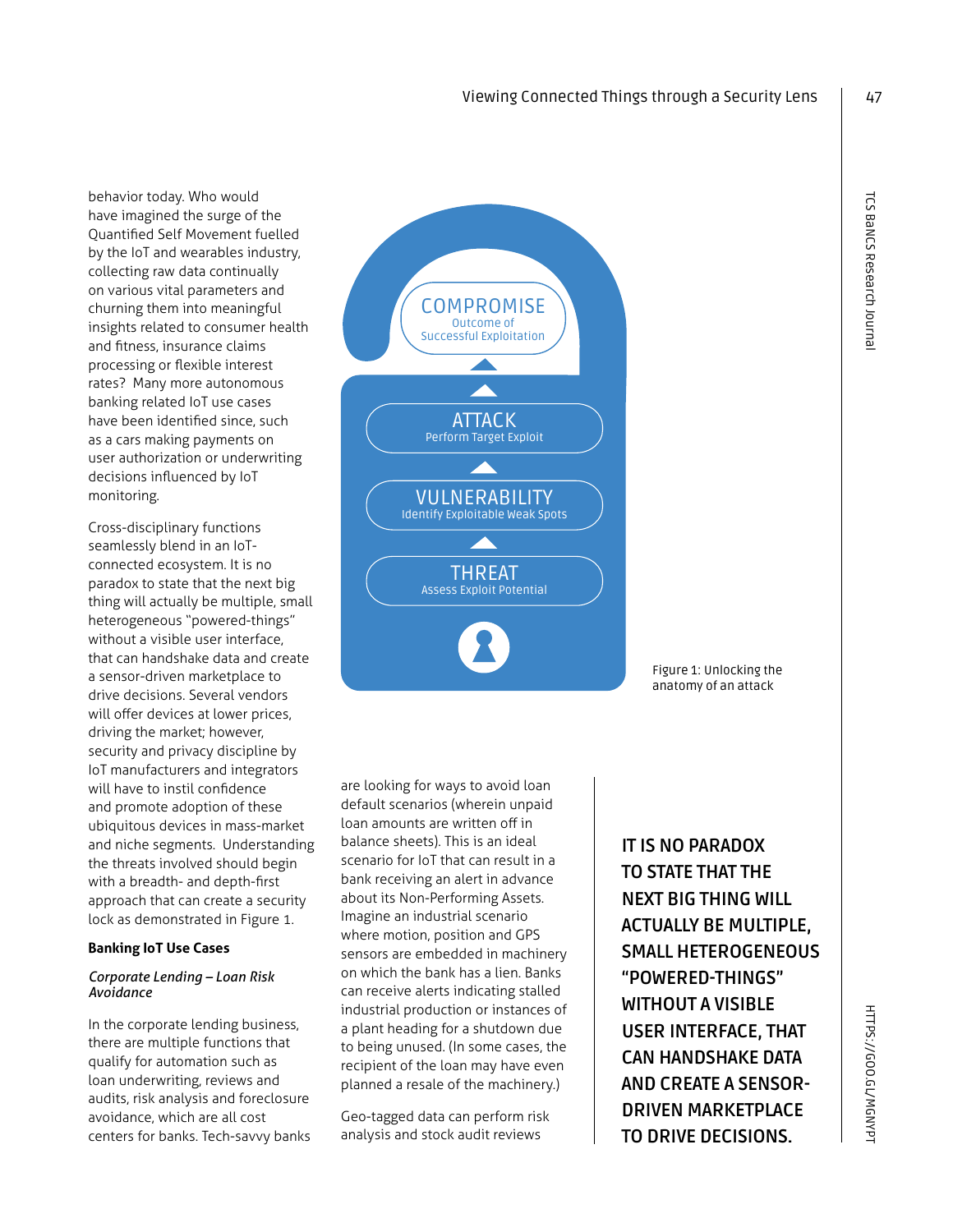at scheduled intervals. Movement of stocks hypothecated to a bank can be tracked and credit risk reduced. The purpose of the loan, date of sanction and information about usage can be corroborated to establish the credibility of the customer and their credit score. This in turn can flag off anomalies related to whether a portion of the entire loan amount sanctioned was diverted for unauthorized or fraudulent businesses, or even into tax havens. The system itself can be made to initiate loan instalment payments at periodic intervals with user authorization. Pervasive monitoring can spot financial stress moments at the borrower's end and help with contingency planning.

Viewing Connected Things through a Security Lens

A question to be asked is whether customers can fool an IoT system by physically tampering with its sensors or intercepting and manipulating them through passive modes, such as scamming with sound waves to feed 'fake' data that can in turn present a scenario where a machine is seeming to be used continuously even when industrial production may have stalled.

#### **Surveillance via Chip-enabled IoT Devices**

Possessing a SIM Card is a passport to the land of IoT. There are numerous use cases where SIM cards can be embedded into everyday objects and transformed into IoT devices. Tomorrow, a button, a clip, a binder, a phone cover, a toy, any accessory, gadget or even any part of home decor can be embedded with a chip.

SIM swap scenarios are indicators of a change in ownership of the device, and even fraud. To counter such activities, many banks are experimenting with wafer-thin films stuck onto SIM cards. The film will

install a SIM Tool Kit (STK)-based app, which can be accessed on any mobile even when there is no internet connectivity. Now, imagine this mobile device connected to a wallet that can be dynamically loaded and opened for remote provisioning. SIM cards can come with multi-operator support for enhanced resilience to network outages.

Real-time detection of a SIM swap can block fraudulent use without the need for additional authorization. SIM surveillance can spot users who have evaded loan payments and absconded. But, what happens if the SIM card is cloned? What if one access endpoint is compromised, or the server gets hacked through impersonation and is taken over by a rogue command-and-control center?

#### **Securing in-car Payments with Transaction Authorization across Trust Boundaries**

Imagine a common use case of in-car payments at gas stations, parking bays, convenience stores and toll booths. Integration of tamper-proof hardware such as NFCs, embedded secure elements and EMV chips enable cars to make payments by themselves.

A very common attack vector is to encode null bytes into transaction messages that are passed as strings that can get access to system files and resources. What if someone sent a malicious command that took control of the car's bootstrap function and exposed secret keys used for signing the transaction? For an IoT service ecosystem of connected cars, the critical recommendation for a secure endpoint architecture is to implement a trusted computing

**WHEN DATA FROM IOT DEVICES IN CONNECTED CAR ECOSYSTEMS ARE TAMPERED WITH, THERE IS A STRONG LIKELIHOOD OF INSURANCE COMPANIES FAILING TO CORROBORATE SENSOR DATA WITH CLAIM REQUESTS.**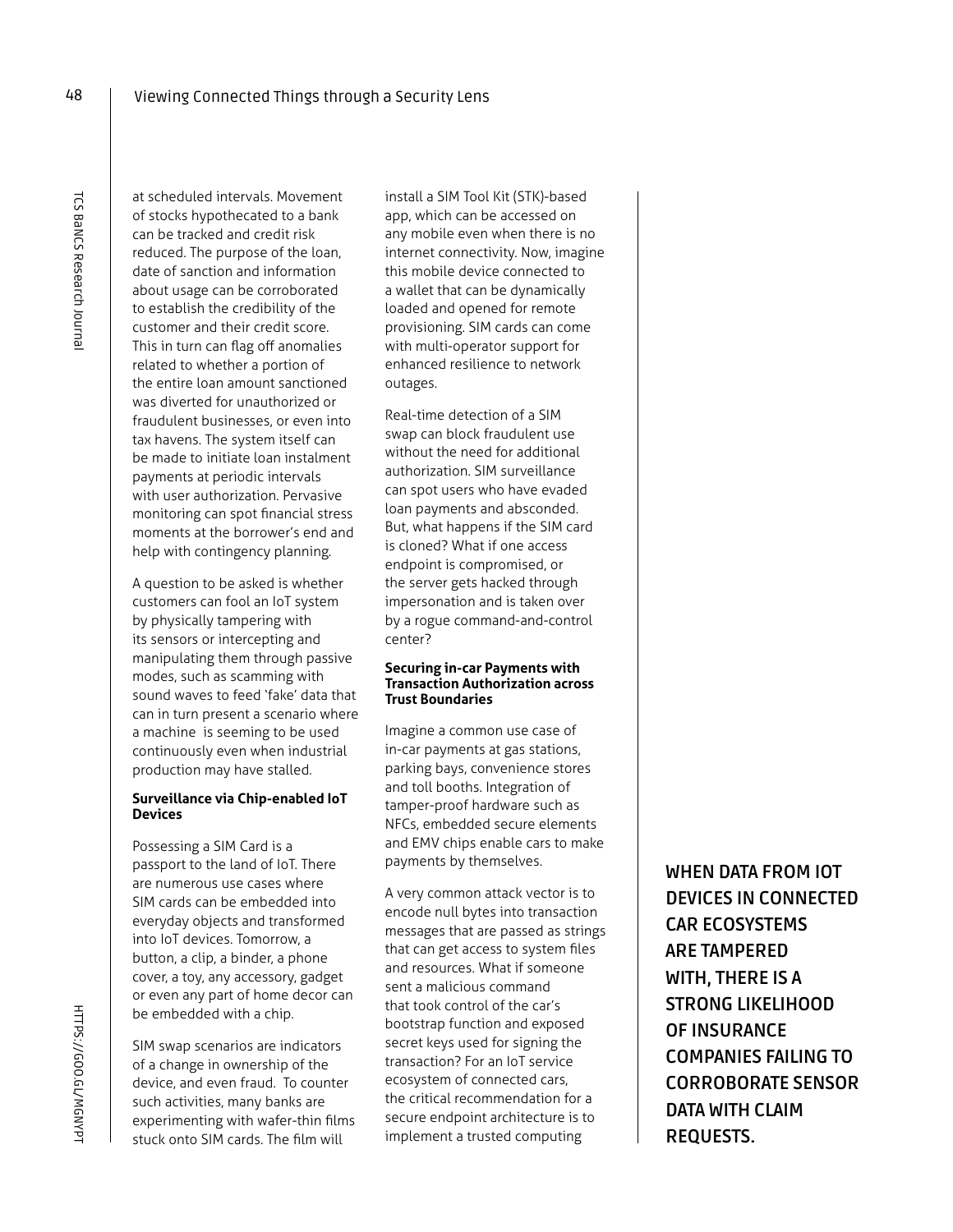base to prevent tampering of an application image during Over-The-Air (OTA) firmware updates. It is even more important to establish trust boundaries for separate administrative tasks that can be exclusively accessible with controlled privileges and authorization. Sometimes, car manufacturers can inadvertently expose device identifiers by printing them on the dashboard or etching them on glass windows, leading to metadata harvesting. This could lead to theft of the car or create a loophole in the system, causing unauthorized entry. When data from IoT devices in connected car ecosystems are tampered with, there is a strong likelihood of insurance companies failing to corroborate sensor data with claim requests. Even unsecured Wi-Fi and hotspots in a chain can make socalled secure card payments using tokenization possible, instead of actual cardholder data.

#### **Perimeter Surveillance in Sensitive Environments**

In enterprise banking, cash vaults can be installed with IoT sensors to track money movement in a day, including gatekeeper activities. Insider fraud and intrusion can be limited with such perimeter surveillance.

There are several use cases wherein users can hook up IFTTT (IF This Then That) APIs to create automated recipes. Figure 2 demonstrates that the scale of the security risk is as vast as the connections between the Web, mobile, API, cloud, network, data, hardware components, wearables and devices converge. When all of these come together as a chain, albeit a weak one, they can jeopardize the entire system and its participants.

## **Emerging Focus on IoT Security**

Top on the security list is the need to protect IoT devices and platforms from both information attacks and physical tampering, to encrypt their communications, and to address new challenges such as impersonating "things" or denialof-sleep attacks that can drain batteries. Common attacks on IoT include:

- 1. Denial of Service attacks: Impairs applications, systems and networks by exhausting resources.
- 2. Malware: Malicious code that interferes with confidentiality, integrity and availability of victim's data. Examples: Trojan, ransomware, virus, worms, Trojan Horses, logic bombs.
- 3. Distributed Denial-of-Service (DoS) attacks: Variant of DoS that use bots and distributed hosts targeting a victim's applications, systems and networks.
- 4. SQL Injection: Type of database attack trying to lead to unauthorized disclosure of sensitive information via openended query constructions.
- 5. Zero-day Exploit: Represents the window available to an attacker until public disclosure of a security vulnerability.
- 6. Wiretapping: Without altering information, monitoring or listening to data transmitted over a communication link that can expose sensitive information such as passwords (in clear-text).



Figure 2: The Scale of Security Risk in an IoT ecosystem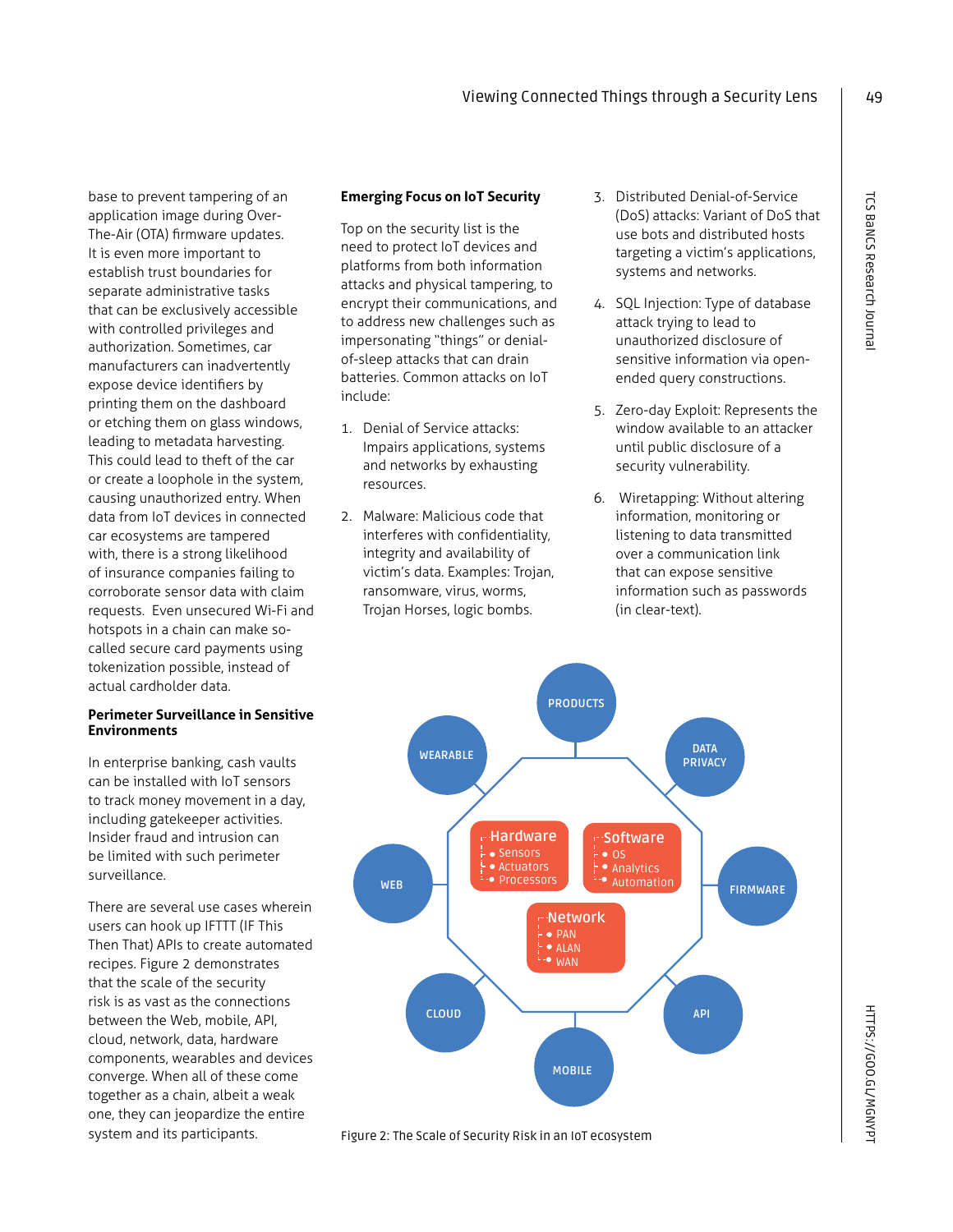7. War Diving: Use of powerful antennas to search for unsecured wireless networks, as in smart cities, distributed grids or connected-car networks.

## **The IoT Landscape viewed through a Security Lens**

Given the ubiquity of technology and cheap devices available, there is a need for IoT watchdogs to define guidelines to include security as a feature for device/product manufacturers, platform integrators and developers so that the paranoid end consumer of IoT need not be worried about the hijacking of personal data. *(Please refer Open Web Application Security Project (OWASP)'s draft on IoT Attack Surface Areas [4] to understand IoT-driven security challenges.)*

# *Evolving IoT Security Standards*

Several engineers and technologists in working groups have helped evolve security related to the Internet of Things (IoT) and made privacy recommendations; and, commendable among these include BITAG, OWASP, NISTGSM Alliance, IoT Security Foundation IoT Security Foundation, Industrial Internet Consortium and the Cloud Security Alliance.

IoT Device manufacturers are the custodians of equipment data. Operational data could be raw (JSON/XML) or processed (insights from analytics) inputs from consumers. This data should be protected as per the terms of the license agreement of an IoT contract, and should include who owns what, rights of the licensor and licensee, territorial rights and subjects, rights to sublicense terms, and exclusivity of contractual terms.

From an IoT endpoint device perspective, devices need to possess the following characteristics: low cost and power consumption, longer life and physically accessible endpoints.

## **OWASP IoT Security Principles**

Developing cutting edge security in IoT platforms involves ingraining confidentiality—integrity-availability elements into the compliance class in products/services and ensuring that manufacturers get their products/services "certified" with prominent marks, seals and icons displayed to the public, and easily understood by the consumer. OWASP's top 10 IoT vulnerabilities have been available in the public domain since 2014. Every product/ service in the IoT system is included for certification and quality assessment. A product/service that fails to comply is declassified and revoked from the market. There is a need to establish procedures for delivery and receipt of personalized security credentials for the devices themselves. (Please refer to chart 1 that explains the OWASP's Principles of IoT Security that need to be considered by every component manufacturer in the IoT value chain.)

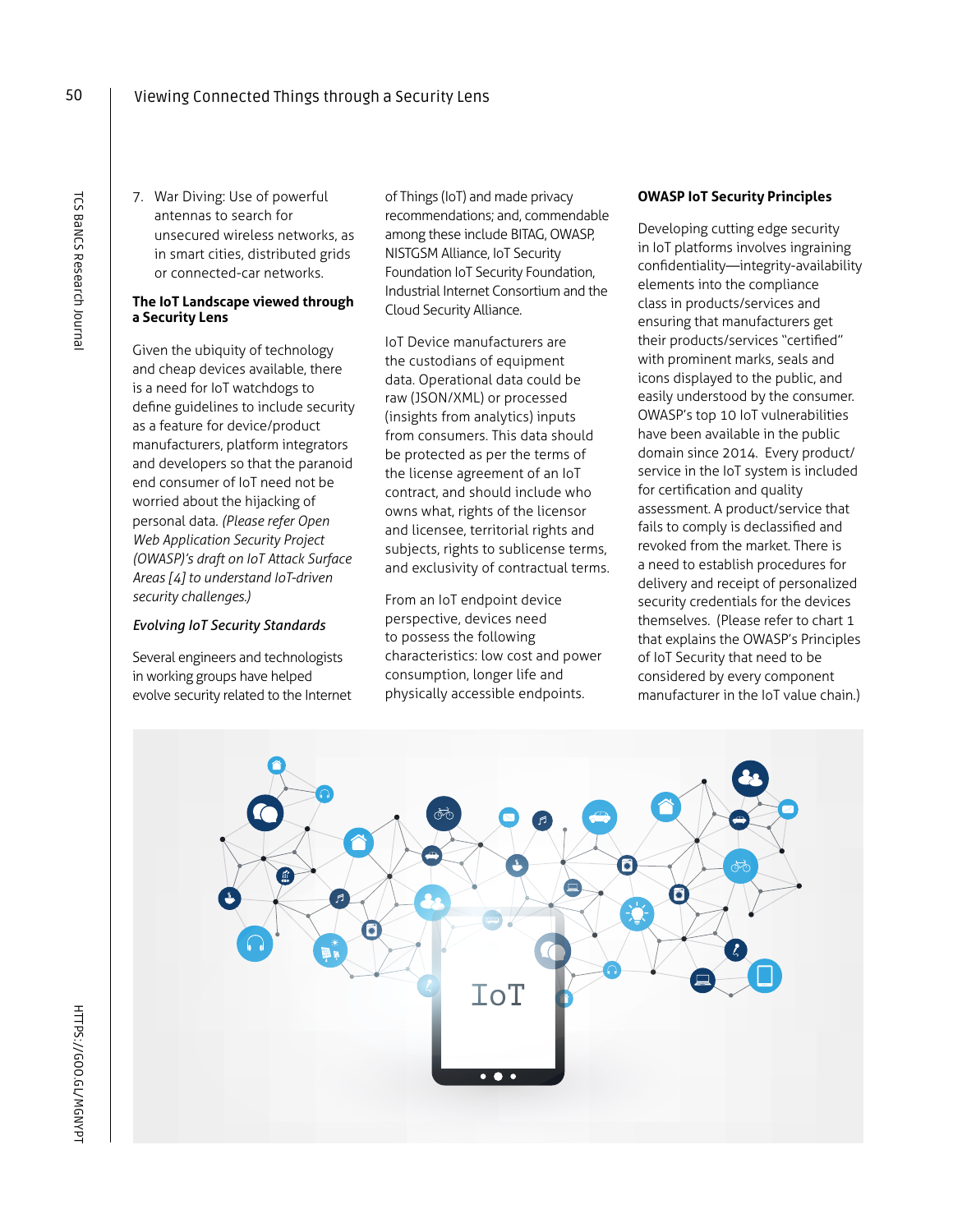## Chart 1: OWASP's principles of IoT Security

| S <sub>No</sub> | <b>IoT Security Principles</b>        | <b>What they mean</b>                                                                                                                                                                                                                              |
|-----------------|---------------------------------------|----------------------------------------------------------------------------------------------------------------------------------------------------------------------------------------------------------------------------------------------------|
| 1               | Assume a Hostile Edge                 | Pervasive Monitoring is a threat; assume that attackers always have the edge.                                                                                                                                                                      |
| $\overline{2}$  | Test for Scale                        | Assume DoS attacks; availability is at stake. Even simple bootstrapping<br>needs to be secure proof.                                                                                                                                               |
| 3               | Internet of Lies                      | Imagine the effect of "Chinese whispers". Misinformation can be be<br>convincing.                                                                                                                                                                  |
| 4               | Exploit Autonomy                      | Though, this may be the end of human monotony, powered devices now<br>have the full discretion to make decisions on their own.                                                                                                                     |
| 5               | <b>Expect Isolation</b>               | Whether connected or disconnected, security as a feature must never<br>diminish under isolation. Devices should function even if the Internet is<br>disrupted. Unplug and quarantine devices, if found infected.                                   |
| 6               | Protect Uniformly                     | Data and metadata are at risk. Protect data in transit, at rest, and in use,<br>always. Every component needs a unique identifier.                                                                                                                 |
| 7               | Encryption is Tricky                  | Choice of cipher suites, algorithms, key sizes and management throughout<br>the lifecycle have to be considered.                                                                                                                                   |
| 8               | System Hardening                      | There is a need to establish minimum viable attack surfaces; disable<br>unknown ports, unnecessary services; and, delete default passwords.                                                                                                        |
| 9               | Limit what you can                    | Deny by default, restrict usage and limit unwanted exposure that is subject<br>to abuse. Provide layered security and access control.                                                                                                              |
| 10              | Lifecycle Support                     | Consider on-boarding to recycling, include decommissioning, and full<br>lifecycle definition for all components that are party to a connected system.                                                                                              |
| 11              | Data in Aggregate is<br>Unpredictable | Data stewardship responsibility must be defined. Data may seem innocuous,<br>but can prompt unauthorized usage when in the wrong hands.                                                                                                            |
| 12              | Plan for the Worst                    | Disasters can be managed if planned for well ahead - Include capabilities<br>that can help re-issue credentials, reset systems, exclude participants,<br>distribute security patches and updates, and so on, even before they<br>become necessary. |
| 13              | The Long Haul                         | Aging of components, extending lifespan, replacement, wiring in a<br>brownfield environment and evolving of standards and technologies.                                                                                                            |
| 14              | Attackers Target Weakness             | Abide by the principle: 'The strength of the chain depends on its weakest<br>link'. Enforce strong authentication and trust throughout the value chain.                                                                                            |
| 15              | Transitive Ownership                  | Sale and transfer of ownership of components should be possible.                                                                                                                                                                                   |
| 16              | N:N Authentication                    | Each component has multiple roles, actors, user privileges and entitlements;<br>Always consider N:N for complex trust, authentication/authorization schemes.                                                                                       |

#### **Juxtaposition of Constrained Environments & Stronger Authentication**

A deep dive into RFC 7744 [27] (Use Cases for Authentication and Authorization in Constrained Environments), published by the Internet Engineering Task Force (IETF) can enlighten the security

requirements for use cases for varied industries and the same extrapolated to the banking industry.

#### **Golden Rule – Consumer Awareness**

Simple human negligence can make artificial or machine intelligence processes vulnerable. An IoT enabled stuffed toy can leak audio/

sound prints of a user, and a hacked lightbulb can break Wi-Fi security. Devices, firewalls or governments cannot be held accountable for a data breach, except for the human beings who have designed them for use. Software patches are a reflection of an afterthought stemming from poor security design. Software can be cracked;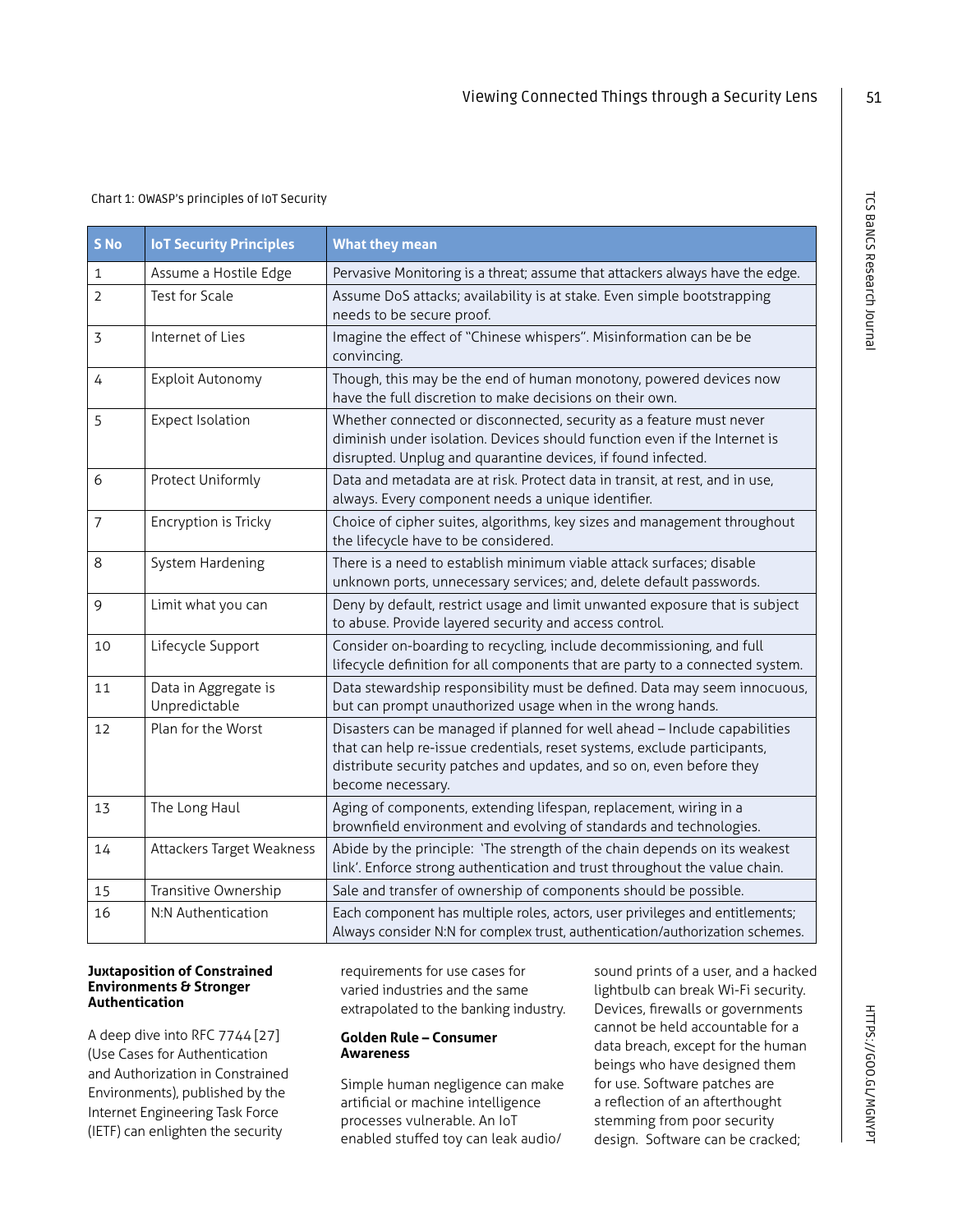52



networks can be stalked; platforms can be attacked; and users can be tricked. The insecure web of connected things dons no cloak of invisibility and cyber-attacks are imminent when human beings trade security over convenience.

Building security begins at the top and it is everyone's responsibility – be it an IoT device manufacturer, service developer, product configurator or a platform. End consumers need to be aware of the threat of vectors that seem like invisible data; but, a targeted hijacking could be more damaging than a systemic hack. Consumers and enterprises have fast realized the need for trust as a currency, and products/ services teams need to build systems of high reputation and brand value.

Bruce Schneier brilliantly summarizes the necessity to build secure systems: "Amateurs hack systems, professionals hack people".

#### **References**

- http://www.howtoflyahorse.com/ beginning-the-internet-of-things/
- http://spectrum.ieee.org/tech-talk/ telecom/security/smartphoneaccelerometers-can-be-fooled-bysound-waves
- OWASP Internet of Things Project https://www.owasp.org/index.php/ OWASP\_Internet\_of\_Things\_Project
- "Internet of Things (IoT) Security and Privacy Recommendations", Broadband Internet Technical Advisory Group, Nov 2016. http:// www.bitag.org/documents/ BITAG\_Report\_-\_Internet\_of\_

Things\_(IoT)\_Security\_and\_Privacy\_ Recommendations.pdf

- "IoT Security Guidance", Open Web Application Security Project (OWASP), May 2016. https://www. owasp.org/index.php/IoT\_Security\_ Guidance
- NIST Initiatives in IoT https://www.nist.gov/itl/appliedcybersecurity/nist-initiatives-iot
- "Internet of Things Security Companion", Center for Internet Security, Oct 2015

https://www.cisecurity.org/ wp-content/uploads/2017/03/ CIS-Controls-IoT-Security-Companion-201501015.pdf

• "Strategic Principles for Securing the Internet of Things (IoT)", US Department of Homeland Security,